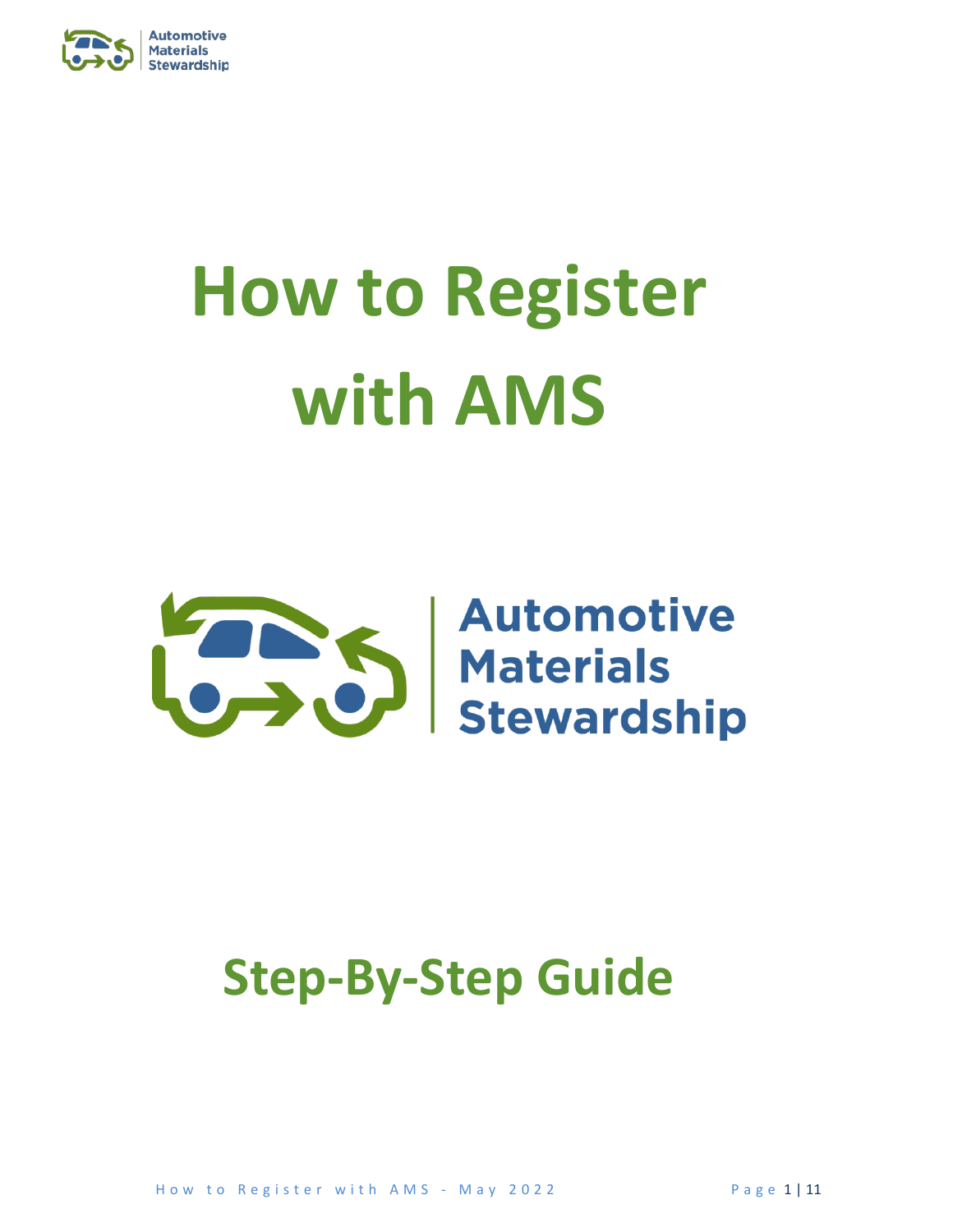

## **Contents**

#### Introduction

| <b>Step-By-Step Guide</b> |  |
|---------------------------|--|
|                           |  |
|                           |  |
|                           |  |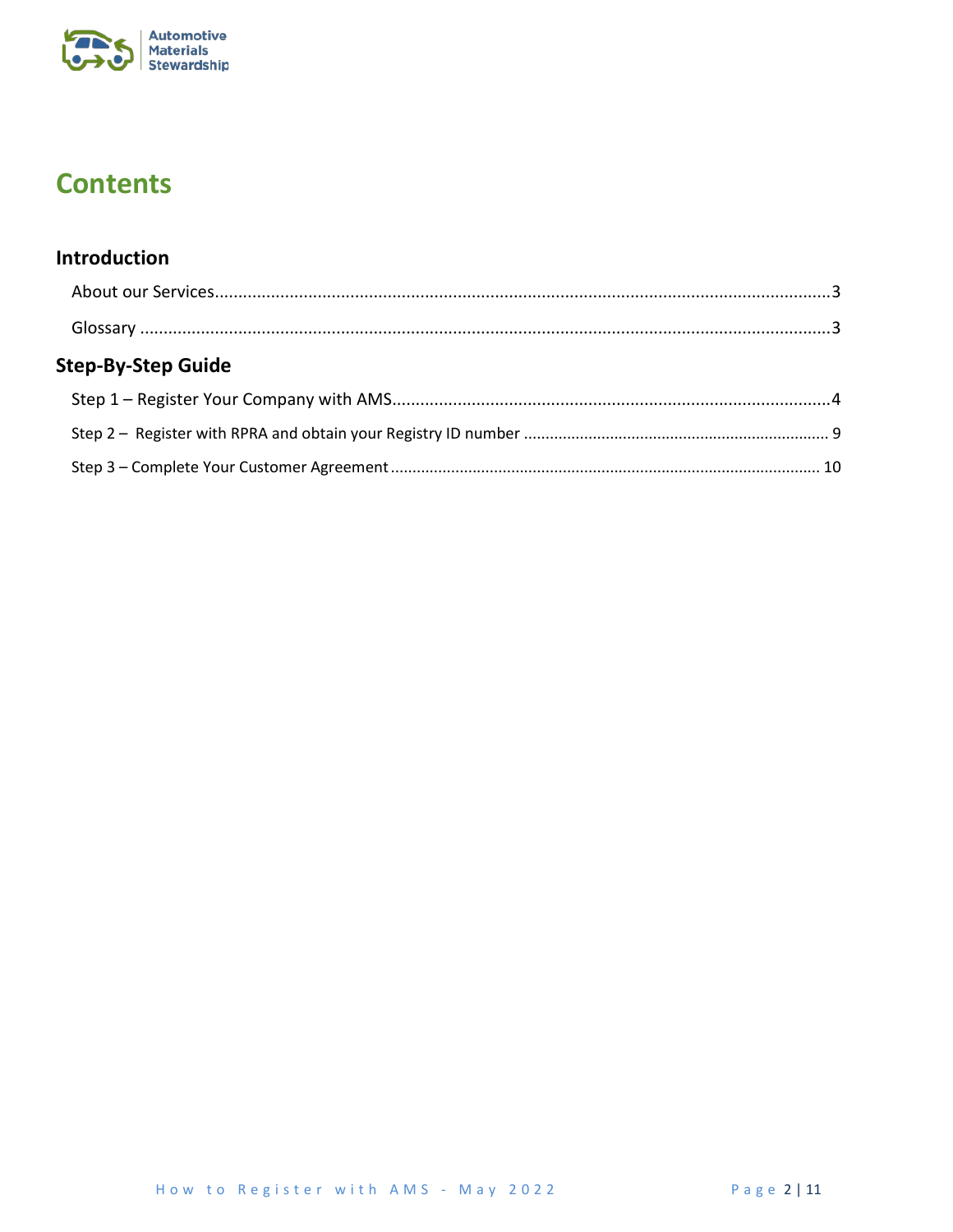

## <span id="page-2-0"></span>**Introduction**

## <span id="page-2-1"></span>**About Our Services**

Thank you for your interest in Automotive Materials Stewardship. We are here to assist producers of antifreeze, oil containers and oil filters in meeting their recycling obligations.

Under the Hazardous and Special Products (HSP) Regulation producers either manage their obligations themselves or join a Producer Responsibility Organization (PRO).

AMS is registered as a PRO with the Resource Productivity and Recovery Authority (RPRA). Our website has additional information on the benefits of [joining the Producers'](https://www.automotivematerialsstewardship.ca/ams-is-the-producers-pro/) PRO.

This document provides a step-by-step guide for producers to make AMS their PRO and benefit from our comprehensive services.

If you require assistance with your registration, please contact us at [producers@autostewardship.ca](mailto:producers@autostewardship.ca) or 1-888-575-4870 or visit our website at [www.automotivematerialsstewardship.ca/.](https://www.automotivematerialsstewardship.ca/)

## <span id="page-2-2"></span>**Glossary**

| <b>Terms</b> | <b>Definitions</b>                           |  |  |
|--------------|----------------------------------------------|--|--|
| AMS          | Automotive Material Stewardship              |  |  |
| <b>HSP</b>   | Hazardous and Special Products Regulation    |  |  |
| <b>PRO</b>   | Producer Responsibility Organization         |  |  |
| <b>RPRA</b>  | Resource Productivity and Recovery Authority |  |  |
| <b>RRCEA</b> | Resource Recovery and Circular Economy Act   |  |  |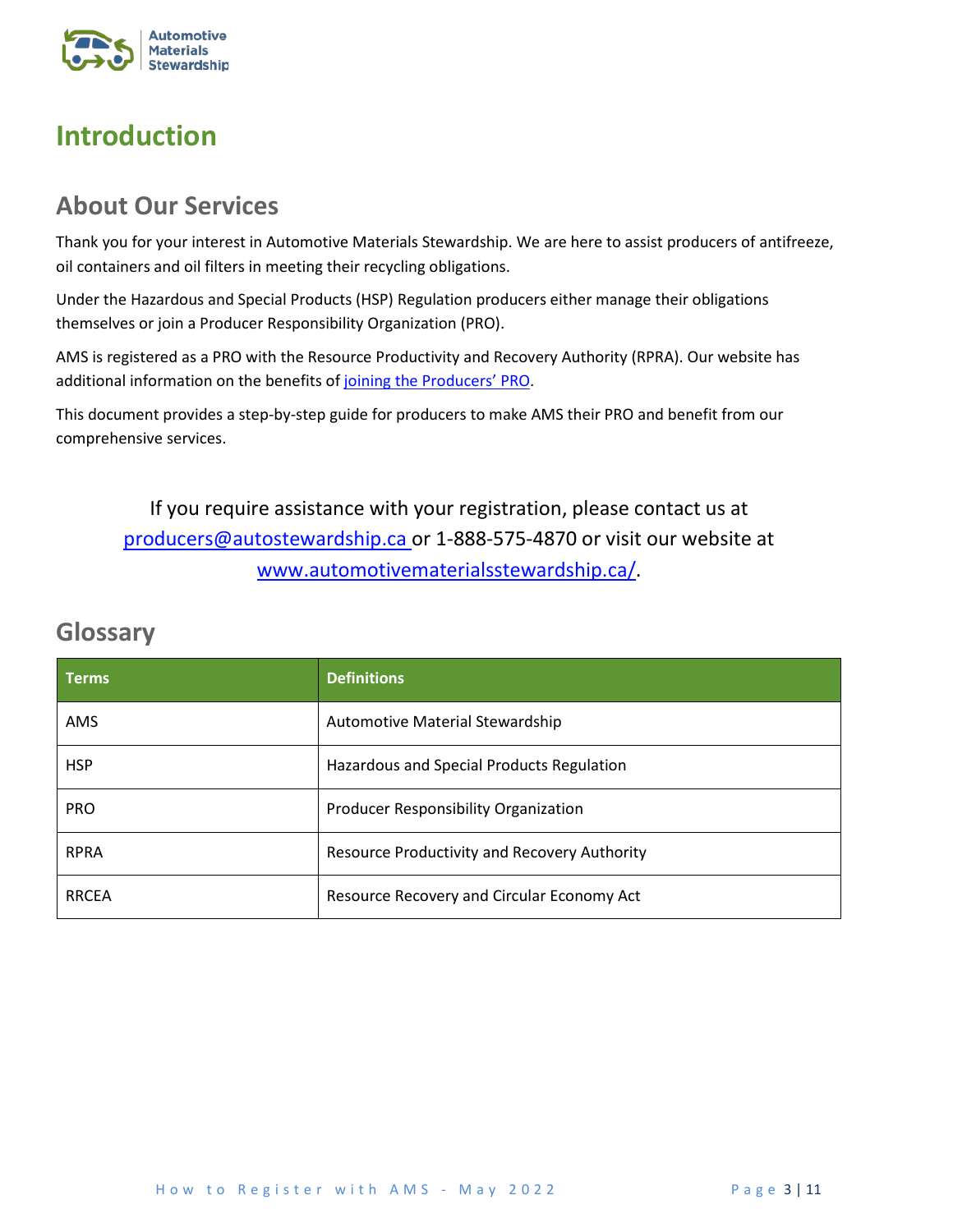

## <span id="page-3-0"></span>**Step-By-Step Guide**

There are three steps to complete registration with AMS. Note that under the Hazardous and Special Products Regulation, RPRA confirms all producers' obligation or exemption status as part of its own registration process.

*Once you've completed Step 1, you can complete Step 2 and 3 in any order*

- **STEP 1: Register Your Company with AMS**
- **STEP 2: Register with RPRA and obtain your Registry ID Number**
- **STEP 3: Complete AMS Customer Agreement**

## <span id="page-3-1"></span>**Step 1 – Register Your Company with AMS**

*New Users of the WeRecycle Portal*

- Producers new to the WeRecycle Portal need to complete the first six steps below
- Current WeRecycle Portal users can skip to Step 7 below
- 1. Go to:<https://werecycle.rralliance.com/irj/portal>

|                       | Welcome                                                                                  |  |  |  |  |  |  |
|-----------------------|------------------------------------------------------------------------------------------|--|--|--|--|--|--|
|                       | <b>Canadian Stewardship</b><br><b>Services Alliance</b>                                  |  |  |  |  |  |  |
| <b>EXISTING USERS</b> | $\mathbf{8}$<br>User ID<br><b>Q</b> Password                                             |  |  |  |  |  |  |
|                       | (o)<br>Did you forget your password?                                                     |  |  |  |  |  |  |
|                       | Login                                                                                    |  |  |  |  |  |  |
| <b>NEW USERS</b>      | New to the WeRecycle Portal?<br>Create an Account<br>Multi-Material MM M<br>$\mathbb{C}$ |  |  |  |  |  |  |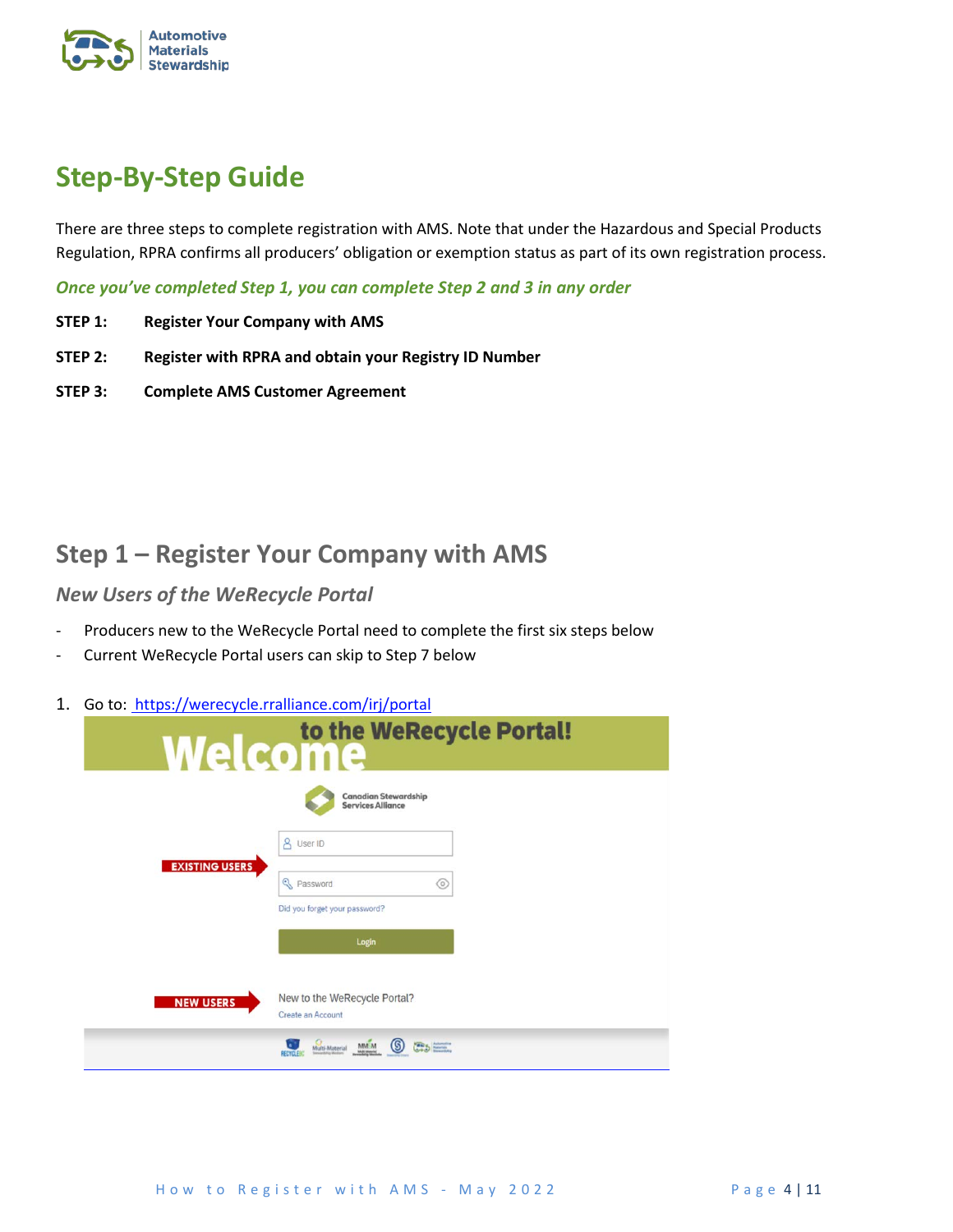

#### 2. Create a new account

|                     | Select Steward              |                                                       |                                                                                                                                                                                                                                                                                                                                                                                                                                                                                                                                                                                                                      |  |
|---------------------|-----------------------------|-------------------------------------------------------|----------------------------------------------------------------------------------------------------------------------------------------------------------------------------------------------------------------------------------------------------------------------------------------------------------------------------------------------------------------------------------------------------------------------------------------------------------------------------------------------------------------------------------------------------------------------------------------------------------------------|--|
|                     |                             | Canadian Stewardship<br>Services Alliance             | <b>Registration</b>                                                                                                                                                                                                                                                                                                                                                                                                                                                                                                                                                                                                  |  |
|                     | <b>Create an Account</b>    |                                                       |                                                                                                                                                                                                                                                                                                                                                                                                                                                                                                                                                                                                                      |  |
|                     | <b>Account Type</b>         | Are you a Steward/Producer, Service Provider or both? |                                                                                                                                                                                                                                                                                                                                                                                                                                                                                                                                                                                                                      |  |
|                     |                             | account to register as a service provider.            | • You are a Steward/Producer if you supply designated Packaging and Paper Product PPP or Hazardous and Special Product (HSP)<br>to consumers in a province where Producer Responsibility regulations exist.<br>You are a Service Provider if you transport, collect or process designated Packaging and Paper Product (PPP) in a province where<br>stewardship regulations exist or transport and process materials for the Municipal Hazardous or Special Waste (MHSW) program.<br>• If you are both a Steward and Service Provider, please complete your Steward/Producer registration first. Then create a second |  |
| $\vert \cdot \vert$ | More Information<br>Steward | Service Provider                                      |                                                                                                                                                                                                                                                                                                                                                                                                                                                                                                                                                                                                                      |  |

#### 3. Add your contact information.

| 俞<br>Lø                  | Canadian Stewardship<br>Services Alliance<br>Registration                                       |
|--------------------------|-------------------------------------------------------------------------------------------------|
| i More Information       |                                                                                                 |
| Your Login Details       |                                                                                                 |
| *User ID:                | Must have between 1 and 12 characters.<br>$\bullet$<br>Special characters allowed.<br>$\bullet$ |
| Your Contact Information |                                                                                                 |
| *First Name:             |                                                                                                 |
| *Last Name:              |                                                                                                 |
| *Email:                  |                                                                                                 |
| *Confirm Email:          |                                                                                                 |
| *Job Title:              |                                                                                                 |
| *Phone:                  | Ext.<br>$\mathbf{1}$<br>$\div$                                                                  |
| Fax:                     | $1\,$<br>Ext.<br>$\div$                                                                         |
| <b>Create Account</b>    |                                                                                                 |

*Upon completion, you will receive an email with a Portal User ID and temporary password. The email will request that you return to the WeRecycle Portal to complete your registration.* 

4. Log in with your temporary password and update with a secure personal password.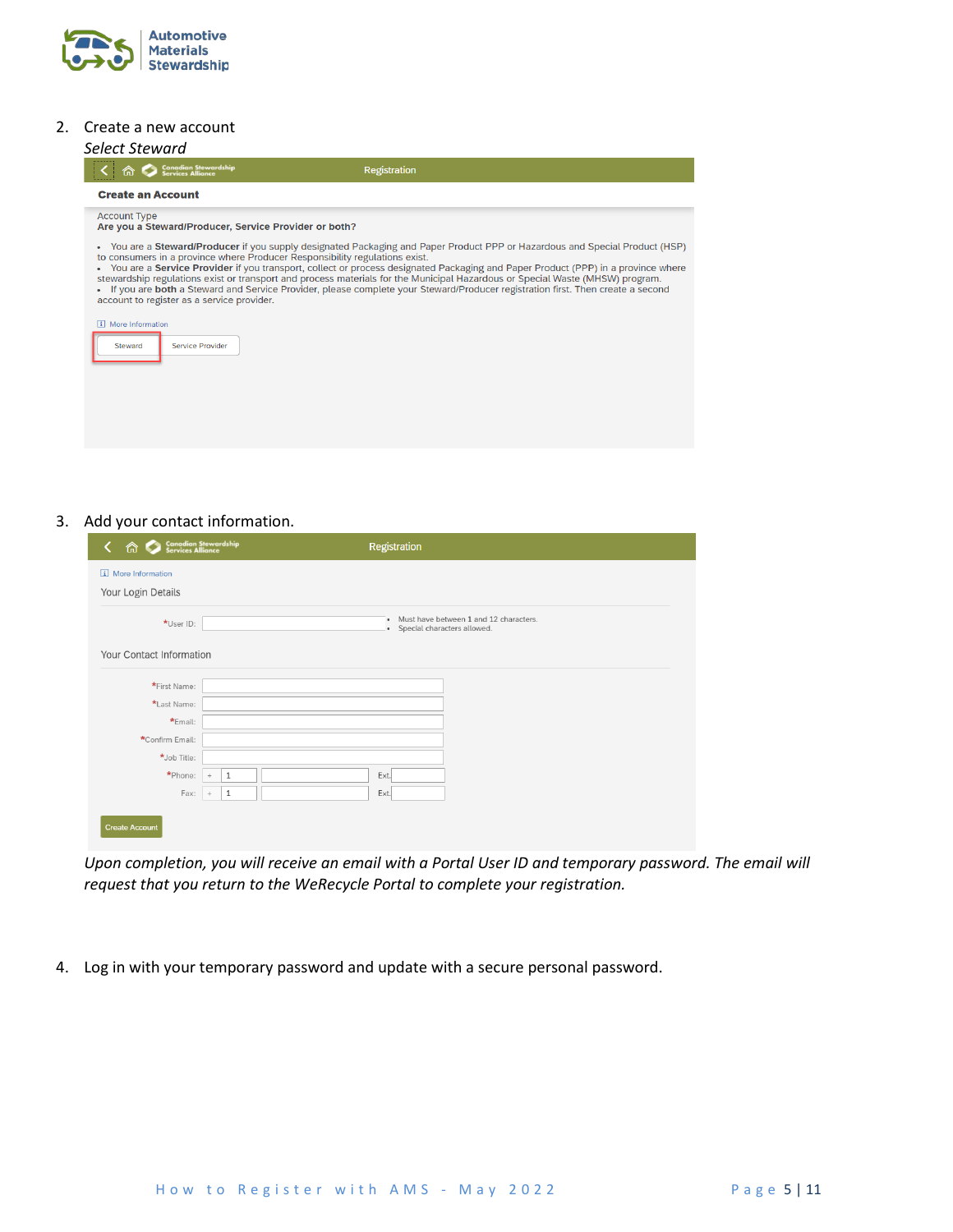

#### 5. Complete Company Profile.

| 8<br>侖                   | Canadian Stewardship<br>Services Alliance |                      |      | Steward Registration $\vee$ |                         |
|--------------------------|-------------------------------------------|----------------------|------|-----------------------------|-------------------------|
|                          |                                           |                      |      | <b>Test Environment</b>     |                         |
| Create<br>Account        | Organization<br>Registration              | Program<br>Selection |      |                             | Program<br>Registration |
| Register my Organization |                                           |                      |      |                             |                         |
| *Organization Legal N :  |                                           |                      |      |                             |                         |
| *Address:                | Address Line 1                            |                      |      |                             |                         |
|                          | Address Line 2                            |                      |      |                             |                         |
| *City:                   | Select a city                             |                      |      |                             |                         |
| *Country:                | Canada                                    |                      |      | $\checkmark$                |                         |
| *Province/State:         | Select Province or State                  |                      |      | $\checkmark$                |                         |
| *Postal/Zip Code:        |                                           |                      |      |                             |                         |
| Website:                 |                                           |                      |      |                             |                         |
| *Main Phone:             | $^+$                                      | Phone Number         | Ext. | Extension                   |                         |
| Fax:                     | $\!+$                                     | Fax Number           | Ext. | Extension                   |                         |
| *Sector:                 | Select Sector                             |                      |      | $\checkmark$                |                         |

*Please complete all mandatory fields. When selecting a sector, please choose the option that best describes your business.*

6. Your company's WeRecycle account has been created. *Make note of your stewardship number – it is important to keep it for your records as it is your unique identification number.*



*After completing your WeRecycle Portal account, please continue your registration…*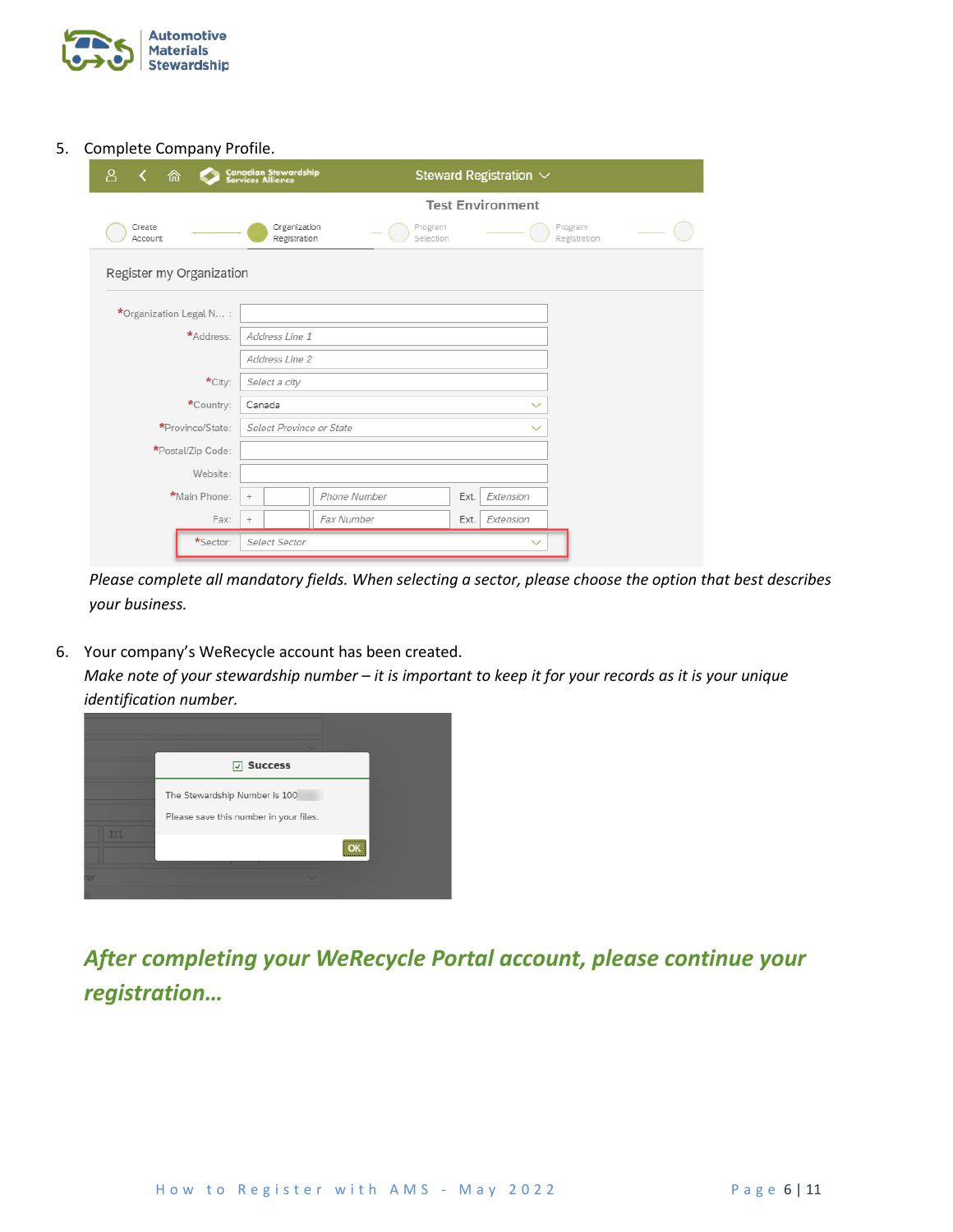

#### *Current WeRecycle Portal Account*

7. After logging into your account, select **Account Management** from the top menu and the **Register for Another Program** tile.



#### 8. Choose **AMS PRO** from the list of options.

| Canadian Stewardship<br>Services Alliance<br>ጸ<br>命  | Steward Registration $\sim$              |
|------------------------------------------------------|------------------------------------------|
|                                                      | <b>Test Environment</b>                  |
| Organization<br>Program<br>Registration<br>Selection | Program<br>Next<br>Registration<br>Steps |
| Which program are you registering for?               |                                          |
| Recycle BC                                           |                                          |
| Multi-Material Stewardship Western                   |                                          |
| Multi-Material Stewardship Manitoba                  |                                          |
| <b>Stewardship Ontario Blue Box</b>                  |                                          |
| <b>CBCRA</b>                                         |                                          |
| Stewardship Ont-Hazardous/Special Waste              |                                          |
| <b>Automotive Materials Stewardship</b>              |                                          |
| AMS PRO                                              |                                          |
| Continue                                             |                                          |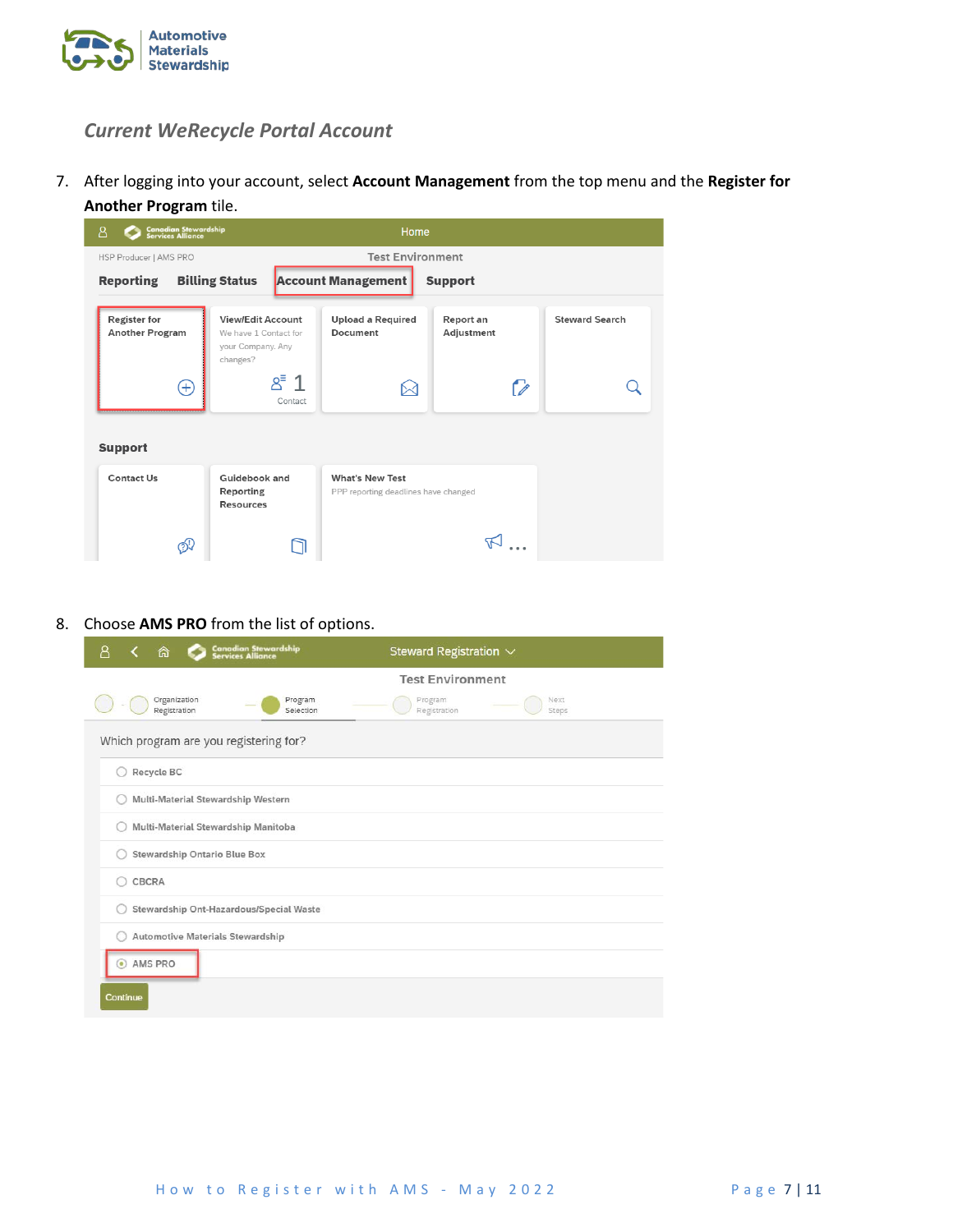

9. Assign a primary contact by using an existing contact or creating a new one.

| - Canadian Stewardship<br>- Services Alliance<br>8<br>$\bullet$<br>۰.                                   | Steward Registration V<br>Q                                                       |
|---------------------------------------------------------------------------------------------------------|-----------------------------------------------------------------------------------|
|                                                                                                         | <b>Test Environment</b>                                                           |
| Organization<br>Registration                                                                            | Program<br>Program<br>Next<br>Selection<br>Registration<br>Steps                  |
|                                                                                                         |                                                                                   |
| <b>Primary Contact</b><br>The Primary Contact receives invoices and will be able to perform all activi- |                                                                                   |
| More Information                                                                                        |                                                                                   |
| - choose a contact -<br>Contact:                                                                        | $\checkmark$                                                                      |
| *Roles: v Primary Contact                                                                               | Can perform all activities and receives invoices More Information                 |
| <b>Billing Contact</b>                                                                                  | Receives invoices and can view payment status More Information                    |
| Environmental Lead                                                                                      | (e) Can only view invoices and past reports More Information                      |
| Signing Officer                                                                                         | Has authority to bind your corporation or entity More Information                 |
| <b>Secondary Contact</b>                                                                                |                                                                                   |
|                                                                                                         | <b>B</b>                                                                          |
| The Secondary Contact will be able to prepare reports but only<br>π<br>More Information                 |                                                                                   |
| - choose a contact -<br>Contact:                                                                        | $\checkmark$                                                                      |
| *Roles: V Secondary Contact                                                                             | (4) Can perform most activities, but not final report submission More Information |
| <b>Billing Contact</b>                                                                                  | Receives invoices and can view payment status More Information                    |
| Environmental Lead                                                                                      | Can only view invoices and past reports More Information                          |
| Signing Officer                                                                                         | <b>B</b> Has authority to bind your corporation or entity More Information        |
|                                                                                                         |                                                                                   |
| <b>Add Another Contact</b>                                                                              | <b>ADD SIGNING OFFICER</b>                                                        |
| <b>Save Contacts</b>                                                                                    |                                                                                   |

The role of **Signing Officer** can be assigned to a current contact (e.g. a Primary or Secondary Contact) or by clicking on **Add Another Contact**. This person can legally bind your organization and may also sign your Customer Agreement. This contact information is required under the HSP Regulation.

The **Primary Contact** will receive an email with the system registration confirmation.

### *This completes Step 1 of your registration*

*You can download the Customer Agreement from the final registration page. It is also available upon request from the AMS website [here](https://www.automotivematerialsstewardship.ca/make-ams-your-pro/#1626469265112-9af34cd1-3764)***.**

| Canadian Stewardship<br>Services Alliance<br>Β<br>倫  | Steward Registration $\vee$                                                                                                                                                             |
|------------------------------------------------------|-----------------------------------------------------------------------------------------------------------------------------------------------------------------------------------------|
|                                                      | <b>Test Environment</b>                                                                                                                                                                 |
| Organization<br>Program<br>Registration<br>Selection | Program<br>Next<br>Registration<br>Steps                                                                                                                                                |
| <b>Next Steps</b>                                    |                                                                                                                                                                                         |
| <b>AMS PRO</b>                                       |                                                                                                                                                                                         |
| Agreement                                            |                                                                                                                                                                                         |
|                                                      | To complete your registration with AMS PRO please upload a signed copy of the Agreement. You will be notified when your agreement has been approved.                                    |
| More Information<br> i                               |                                                                                                                                                                                         |
|                                                      | The agreement outlines the commitments that members and AMS PRO are making to each other and clearly identifies the responsibilities of both parties.<br><b>Upload Signed Agreement</b> |
| <b>E-Download blank AMS PRO Agreement PDF</b>        |                                                                                                                                                                                         |
| <b>Registry ID Number</b>                            | Submit                                                                                                                                                                                  |
| <b>Thank You</b>                                     |                                                                                                                                                                                         |
| Your registration has now been received.             |                                                                                                                                                                                         |
| <b>Register for Another Program</b>                  | <b>Navigate Home</b><br><b>Confirm Obligation</b>                                                                                                                                       |
|                                                      |                                                                                                                                                                                         |
|                                                      |                                                                                                                                                                                         |
|                                                      |                                                                                                                                                                                         |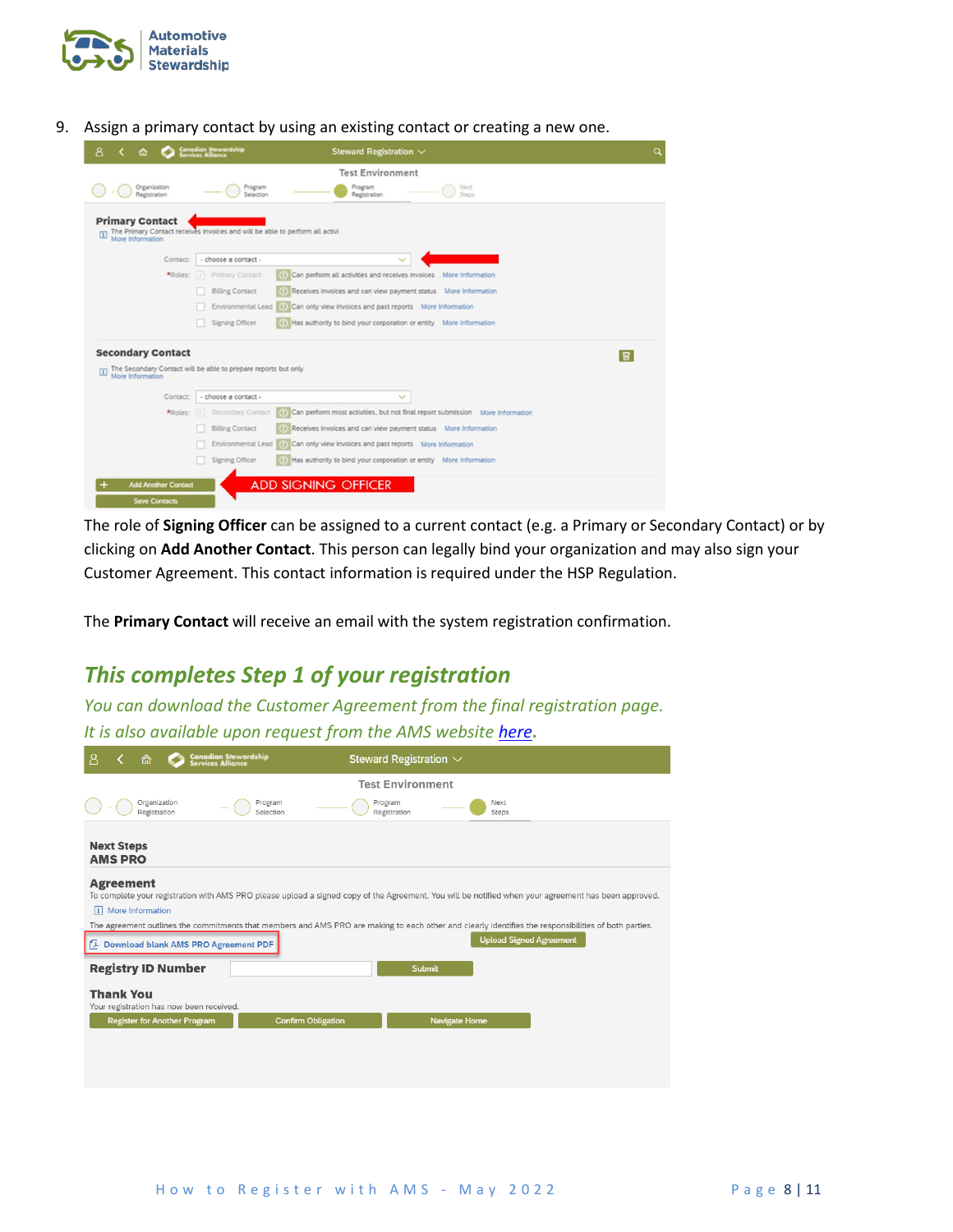

## <span id="page-8-0"></span>**Step 2 – Register with RPRA and obtain your Registry ID number**

This step is required for producers that have not yet registered with RPRA, including those new to the Ontario market. Going forward, producers that were customers of other PROs and that move over to AMS will need to inform RPRA of their new PRO services provider.

RPRA determines if producers of HSP materials are obligated or exempt. Producers are required to complete a registration form and email it to RPRA as an attachment. Registrations were due by November 30, 2021.

HSP registry information is available on the RPRA website: [https://rpra.ca/programs/hazardous-and](https://rpra.ca/programs/hazardous-and-special-products/registry-resources-for-hsp/)[special-products/registry-resources-for-hsp/](https://rpra.ca/programs/hazardous-and-special-products/registry-resources-for-hsp/)

The following information must be provided to RPRA:

- Contact details
- PRO retained by the producer
- Registration Report (total weight of each applicable HSP supplied in Ontario in 2018, 2019 and 2020 based on new definitions)
- Registry fees
- If you are a supplier of oil filters your oil filter target will also be provided via the RPRA registration form. Please keep this information on hand as you will be asked to provide your individual target to AMS PRO.

For assistance and further information contact RPRA a[t registry@rpra.ca](mailto:registry@rpra.ca) or1-833-600-0530.

RPRA will provide all registered producers an **8-digit Registry ID Number**. Once you have this number, you will need to login to the WeRecycle Portal and add it to your account:

Go to Account Management and select View/Edit Account:



Select **Programs** from the top menu and enter the 8-digit number in the Registry ID field:

| HSP Producer   AMS PRO                                            |                                             | <b>Test Environment</b>                 |                                         |                                         |                       |
|-------------------------------------------------------------------|---------------------------------------------|-----------------------------------------|-----------------------------------------|-----------------------------------------|-----------------------|
| Profile<br>Programs                                               | Past Reports<br>Invoices                    | Shared Files<br>Manage Contacts         |                                         |                                         |                       |
| <b>Programs</b>                                                   |                                             |                                         |                                         |                                         |                       |
| + Register For Another Program                                    |                                             |                                         |                                         |                                         |                       |
|                                                                   |                                             |                                         |                                         |                                         |                       |
|                                                                   |                                             |                                         |                                         |                                         |                       |
| <b>AMS PRO</b><br><b>AMS PRO</b>                                  |                                             |                                         |                                         |                                         |                       |
|                                                                   | Registered on July 16, 2021 by HSP Producer | Submit                                  |                                         |                                         |                       |
| Registry ID Number:<br>View Agreement<br><b>View All Quarters</b> |                                             |                                         |                                         |                                         |                       |
|                                                                   | 2022 Q4 Report<br>(Q3 Data, Q4 Invoice)     | 2022 Q3 Report<br>(O2 Data, Q3 Invoice) | 2022 Q2 Report<br>(O1 Data, Q2 Invoice) | 2022 Q1 Report<br>(Q4 Data, Q1 Invoice) |                       |
| <b>Obligation Status</b>                                          | Confirm Your Obligation                     | Confirm Your Obligation                 | Confirm Your Obligation                 | Confirm Your Obligation                 | 20<br>(Q3)<br>! Confi |
| Report Submission                                                 |                                             |                                         |                                         |                                         |                       |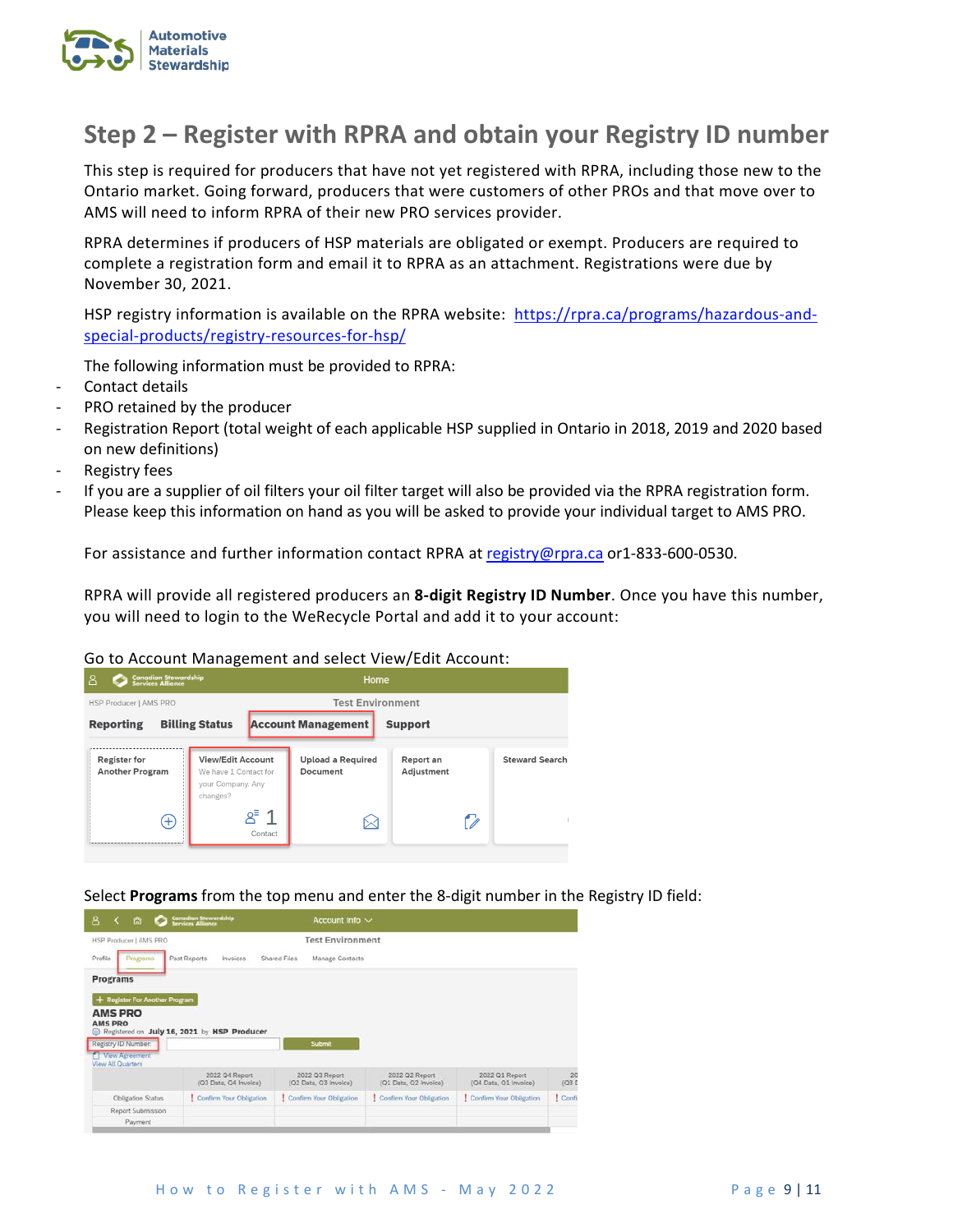

## <span id="page-9-0"></span>**Step 3 – Complete Your Customer Agreement**

*As part of our PRO services launch in 2021, AMS committed to updating the Customer Agreement to reflect producer feedback and our operational experience as regulatory requirements were clarified by the RPRA. Following consultation with customers early in 2022 and incorporating feedback provided during onboarding, the Board of Directors approved changes to the Customer Agreement that will take effect January 1, 2023. The current Customer Agreement applies until December 31, 2022.*

1. Download the current Customer Agreement from the final registration page. It also available on request from the AMS websit[e here](https://www.automotivematerialsstewardship.ca/make-ams-your-pro/#1626469265112-9af34cd1-3764) or by email to [producers@autostewardship.ca](mailto:producers@autostewardship.ca)

|                                     | 倫                            |                           | <b>Canadian Stewardship</b><br>Services Alliance                                |                           | Steward Registration $\vee$ |                         |                      |                                                                                                                                                       |                                                                                                                                                      |
|-------------------------------------|------------------------------|---------------------------|---------------------------------------------------------------------------------|---------------------------|-----------------------------|-------------------------|----------------------|-------------------------------------------------------------------------------------------------------------------------------------------------------|------------------------------------------------------------------------------------------------------------------------------------------------------|
|                                     |                              |                           |                                                                                 |                           |                             | <b>Test Environment</b> |                      |                                                                                                                                                       |                                                                                                                                                      |
|                                     | Organization<br>Registration |                           |                                                                                 | Program<br>Selection      | Program<br>Registration     |                         |                      | Next<br>Steps                                                                                                                                         |                                                                                                                                                      |
| <b>Next Steps</b><br><b>AMS PRO</b> |                              |                           |                                                                                 |                           |                             |                         |                      |                                                                                                                                                       |                                                                                                                                                      |
| <b>Agreement</b>                    | i More Information           |                           |                                                                                 |                           |                             |                         |                      |                                                                                                                                                       | To complete your registration with AMS PRO please upload a signed copy of the Agreement. You will be notified when your agreement has been approved. |
|                                     |                              |                           |                                                                                 |                           |                             |                         |                      | The agreement outlines the commitments that members and AMS PRO are making to each other and clearly identifies the responsibilities of both parties. |                                                                                                                                                      |
|                                     |                              |                           | A Download blank AMS PRO Agreement PDF                                          |                           |                             |                         |                      | <b>Upload Signed Agreement</b>                                                                                                                        |                                                                                                                                                      |
|                                     |                              | <b>Registry ID Number</b> |                                                                                 |                           |                             | Submit                  |                      |                                                                                                                                                       |                                                                                                                                                      |
| Thank You                           |                              |                           | Your registration has now been received.<br><b>Register for Another Program</b> | <b>Confirm Obligation</b> |                             |                         | <b>Navigate Home</b> |                                                                                                                                                       |                                                                                                                                                      |

2. Review the Customer Agreement.

AMS utilizes a standard form agreement to support a fair and level playing field. If you have any questions about the agreement or any other part of the registration, please contact us at [producers@autostewardship.ca](mailto:transition@autostewardship.ca) or 1-888-575-4870.

**Please ensure that the Signing Officer identified in Step 1 of the registration process signs the Agreement.**

3. Make a pdf copy of your signed Agreement.